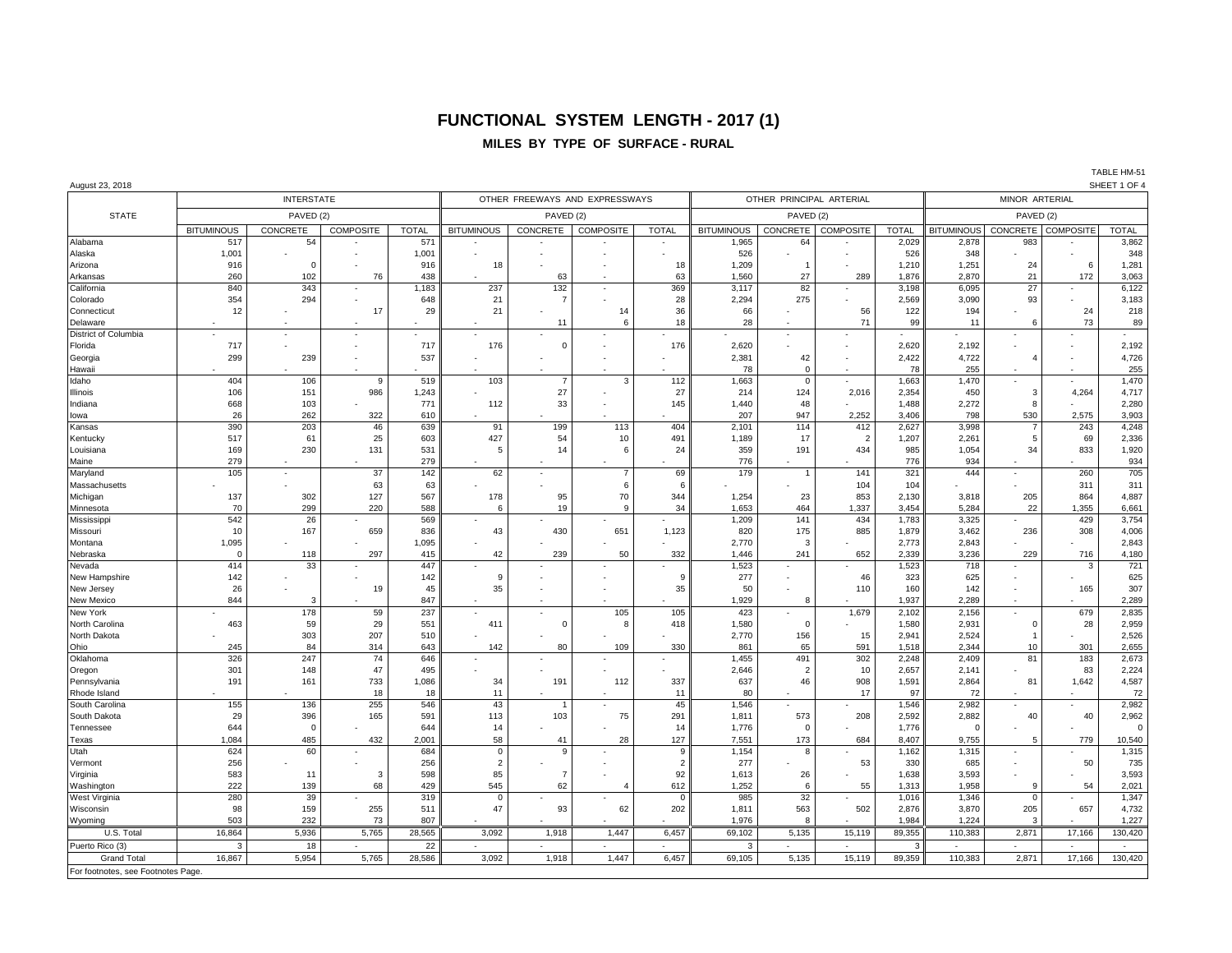### **FUNCTIONAL SYSTEM LENGTH - 2017 (1) MILES BY TYPE OF SURFACE - RURAL**

| August 23, 2018                    |                |                   |                |                          |                 |                  |                |           |              |                 |                 | SHEET 2 OF 4     |  |
|------------------------------------|----------------|-------------------|----------------|--------------------------|-----------------|------------------|----------------|-----------|--------------|-----------------|-----------------|------------------|--|
|                                    |                |                   |                |                          | MINOR COLLECTOR |                  | <b>LOCAL</b>   |           |              |                 |                 |                  |  |
| <b>STATE</b>                       | <b>UNPAVED</b> |                   |                | PAVED (2)                |                 | <b>TOTAL</b>     |                |           |              |                 |                 |                  |  |
|                                    |                | <b>BITUMINOUS</b> | CONCRETE       | <b>COMPOSITE</b>         | <b>TOTAL</b>    |                  | <b>UNPAVED</b> | PAVED (2) | <b>TOTAL</b> | <b>UNPAVED</b>  | PAVED (2)       | <b>TOTAL</b>     |  |
| Alabama                            |                | 9,593             | 1,122          |                          | 10,715          | 10,715           | 12             | 6,209     | 6,221        | 19,143          | 28,219          | 47,362           |  |
| Alaska                             | 523            | 848               |                |                          | 848             | 1,371            | 903            | 528       | 1,431        | 7,003           | 644             | 7,647            |  |
| Arizona                            | 21             | 4,089             | 9              | 88                       | 4,185           | 4,206            | 386            | 1,507     | 1,893        | 21,363          | 9,312           | 30,675           |  |
| Arkansas                           | 459            | 10,981            |                | 430                      | 11,411          | 11,870           | 3,705          | 3,123     | 6,828        | 51,319          | 9,954           | 61,273           |  |
| California                         |                | 11,110            | $\overline{4}$ |                          | 11,113          | 11,113           |                | 7,540     | 7,540        | 2,543           | 38,574          | 41,117           |  |
| Colorado                           | 993            | 4,456             | $\overline{1}$ |                          | 4,457           | 5,450            | 6,454          | 2,384     | 8,838        | 42,059          | 5,067           | 47,126           |  |
| Connecticut                        |                | 832               |                | 25                       | 857             | 857              | 9              | 410       | 419          | 607             | 3,404           | 4,011            |  |
| Delaware                           |                | 177               | $\overline{4}$ | 208                      | 389             | 389              |                | 259       | 259          | 65              | 1,885           | 1,950            |  |
| District of Columbia               |                |                   |                |                          |                 |                  |                |           |              |                 |                 |                  |  |
| Florida                            |                | 4,025             |                |                          | 4,025           | 4,025            | 58             | 3,147     | 3,205        | 14,646          | 8,900           | 23,546           |  |
| Georgia                            |                | 11,573            | 1              |                          | 11,574          | 11,574           |                | 6,734     | 6,734        | 26,130          | 23,968          | 50,098           |  |
| Hawaii                             |                | 220               | $\Omega$       |                          | 220             | 220              |                | 88        | 88           | 163             | 861             | 1,024            |  |
| Idaho                              | 1,350          | 4,597             |                |                          | 4,597           | 5,947            | 2,330          | 1,995     | 4,325        | 13,917          | 18,262          | 32,179           |  |
| Illinois                           | 2,721          | 5,811             | 157            | 2,960                    | 8,927           | 11,648           | 3,609          | 1,100     | 4,709        | 66,144          | 5,298           | 71,442           |  |
| Indiana                            |                | 5,630             | 52             |                          | 5,681           | 5,681            |                | 8,681     | 8,681        |                 | 43,347          | 43,347           |  |
| lowa                               | 1,301          | 4,064             | 5,462          | 3,246                    | 12,772          | 14,073           | 11,867         | 4,121     | 15,988       | 57,920          | 5,883           | 63,803           |  |
| Kansas                             | 9,761          | 12,244            | 181            | 263                      | 12,688          | 22,449           | 8,333          | 1,060     | 9,393        | 81,573          | 6,486           | 88,059           |  |
| Kentucky                           |                | 5,821             | 3              | 8                        | 5,832           | 5,832            | 26             | 9,312     | 9,338        | 9,823           | 35,288          | 45,111           |  |
| Louisiana                          |                | 3,985             | 40             | 682                      | 4,707           | 4,707            | 13             | 3,251     | 3,264        | 14,250          | 18,086          | 32,336           |  |
| Maine                              |                | 3,241             |                |                          | 3,241           | 3,241            | 20             | 2,087     | 2,107        | 4,265           | 7,853           | 12,118           |  |
| Maryland                           |                | 881               |                | 412                      | 1,293           | 1,293            | 15             | 1,688     | 1,703        | 773             | 8,565           | 9,338            |  |
| Massachusetts                      |                |                   | 306            | 547                      | 853             | 853              | 32             | 587       | 619          | 1,996           | 2,218           | 4,214            |  |
| Michigan                           |                | 16,197            | 15             | 159                      | 16,371          | 16,371           | 1,101          | 3,133     | 4,234        | 41,101          | 14,441          | 55,542           |  |
| Minnesota                          | 935            | 14,569            | 127            | 3                        | 14,699          | 15,634           | 3,993          | 8,024     | 12,017       | 68,631          | 10,185          | 78,816           |  |
| Mississippi                        | 273            | 10,506            |                | 1,169                    | 11,675          | 11,948           | 302            | 2,010     | 2,312        | 15,498          | 28,533          | 44,031           |  |
| Missouri                           |                | 16,139            | 40             | 53                       | 16,232          | 16,232           |                | 6,271     | 6,271        | 57,106          | 20,066          | 77,172           |  |
| Montana                            | 2,076          | 4,801             |                |                          | 4,801           | 6,877            | 7,365          | 1,441     | 8,806        | 42,707          | 4,237           | 46,944           |  |
| Nebraska                           | 3,854          | 7,010             | 99             | 398                      | 7,508           | 11,361           | 7,815          | 946       | 8,761        | 55,497          | 4,393           | 59,890           |  |
| Nevada                             | 148            | 2,109             |                |                          | 2,109           | 2,256            | 1,839          | 716       | 2,555        | 25,710          | 4,864           | 30,574           |  |
| New Hampshire                      |                | 974               |                | 68                       | 1.042           | 1,042            | $\overline{7}$ | 1,057     | 1,064        | 3,232           | 4,654           | 7,886            |  |
| New Jersey                         |                | 723               |                | 51                       | 775             | 775              | $\mathbf{1}$   | 337       | 338          | 200             | 3,584           | 3,784            |  |
| New Mexico                         | 422            | 4,088             | 13             |                          | 4,102           | 4,524            | 572            | 2,574     | 3,146        | 48,697          | 4,665           | 53,362           |  |
| New York                           |                | 4,103             |                | 1,340                    | 5,443           | 5,443            | 61             | 9,257     | 9,318        | 9,734           | 33,281          | 43,015           |  |
| North Carolina<br>North Dakota     | 49             | 7,425<br>7,430    |                |                          | 7,425<br>7,513  | 7,474            | 23             | 6,007     | 6,030        | 4,915<br>64,578 | 41,632<br>2,284 | 46,547<br>66,862 |  |
| Ohio                               | 4,464          | 11,024            | 83<br>3        |                          | 11,040          | 11,977           | 122            | 6,173     | 6,295        | 15,049          | 37,968          | 53,017           |  |
| Oklahoma                           | 1,922          | 18,719            | 91             | 13<br>309                | 19,120          | 11,040<br>21,042 | 1,962          | 1,045     | 3,007        | 48,073          | 16,773          | 64,846           |  |
|                                    | 833            | 7,341             |                |                          | 7,341           | 8,174            | 3,103          | 4,827     | 7,930        | 33,639          | 9,101           | 42,740           |  |
| Oregon<br>Pennsylvania             |                | 5,630             | 6              | 1,703                    | 7,339           | 7,339            | 19             | 6,941     | 6,960        | 1,029           | 49,818          | 50,847           |  |
| Rhode Island                       |                | 161               | $\overline{7}$ |                          | 172             | 172              | $\overline{1}$ | 148       | 149          | 46              | 777             | 823              |  |
| South Carolina                     |                | 10,022            |                |                          | 10,022          | 10,022           | 38             | 1,995     | 2,033        | 10,216          | 28,654          | 38,870           |  |
| South Dakota                       | 4,882          | 7,396             | 8              | 117                      | 7,521           | 12,403           | 5,463          | 787       | 6,250        | 51,404          | 2,670           | 54,074           |  |
| Tennessee                          |                |                   |                |                          |                 |                  | 203            | 9,442     | 9,645        | 6,412           | 37,738          | 44,150           |  |
| Texas                              |                | 32,997            |                | 2,136                    | 35,135          | 35,135           | 44             | 14,794    | 14,838       | 44,370          | 90,084          | 134,454          |  |
| Utah                               | 354            | 2,896             | $\bar{a}$      |                          | 2,896           | 3,249            | 2,134          | 1,338     | 3,472        | 22,384          | 5,838           | 28,222           |  |
| Vermont                            | 131            | 1,785             |                | 56                       | 1,841           | 1,972            | 285            | 618       | 903          | 6,708           | 1,849           | 8,557            |  |
| Virginia                           |                | 4,133             | 3,302          |                          | 7,435           | 7,435            | 78             | 4,844     | 4,922        | 7,426           | 22,983          | 30,409           |  |
| Washington                         |                | 7,880             | 12             | 123                      | 8,014           | 8,014            | 1,280          | 4,981     | 6,261        | 26,286          | 11,237          | 37,523           |  |
| West Virginia                      |                | 5,505             | 20             |                          | 5,524           | 5,524            | 72             | 2,082     | 2,154        | 9,629           | 12,212          | 21,841           |  |
| Wisconsin                          |                | 11,260            | 154            | 654                      | 12,067          | 12,067           | 548            | 7,920     | 8,468        | 16,774          | 46,037          | 62,811           |  |
| Wyoming                            |                | 2,740             | $\overline{4}$ |                          | 2,744           | 2,744            | 8,022          | 1,580     | 9,602        | 9,619           | 1,680           | 11,299           |  |
| U.S. Total                         | 37,470         | 329,738           | 11,325         | 17,227                   | 358,29          | 395,760          | 84,225         | 177,099   | 261,324      | 1,182,372       | 834,312         | 2,016,684        |  |
| Puerto Rico (3)                    | $\sim$         |                   |                | $\overline{\phantom{a}}$ |                 |                  | $\mathbf{1}$   | 240       | 241          | 346             | 2,044           | 2,390            |  |
| <b>Grand Total</b>                 | 37,470         | 329,738           | 11,325         | 17,227                   | 358,290         | 395,760          | 84,226         | 177,339   | 261,565      | 1,182,718       | 836,356         | 2,019,074        |  |
|                                    |                |                   |                |                          |                 |                  |                |           |              |                 |                 |                  |  |
| For footnotes, see Footnotes Page. |                |                   |                |                          |                 |                  |                |           |              |                 |                 |                  |  |

TABLE HM-51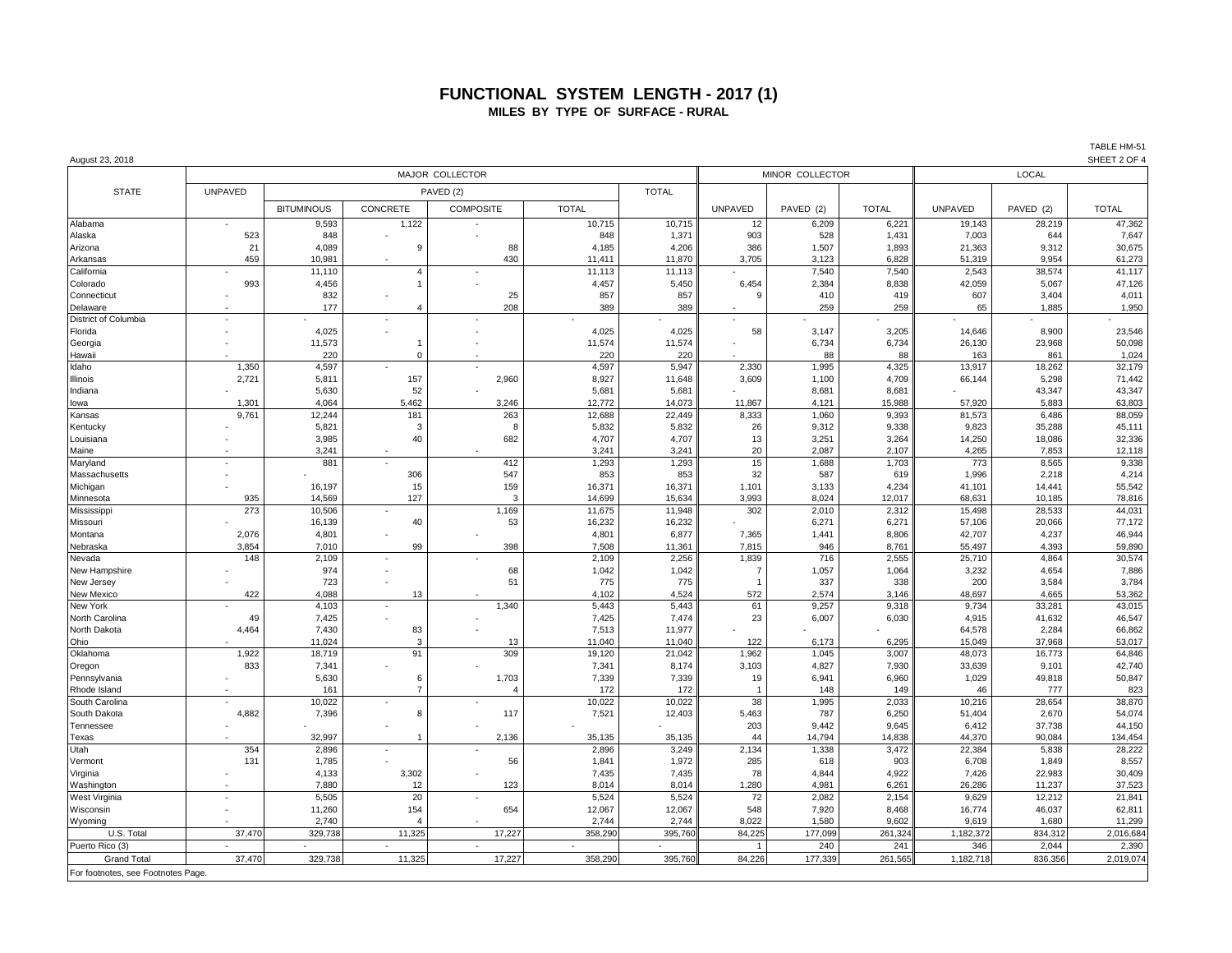### **FUNCTIONAL SYSTEM LENGTH - 2017 (1)**

#### **MILES BY TYPE OF SURFACE - URBAN**

TABLE HM-51

August 23, 2018 SHEET 3 OF 4 INTERSTATE OTHER FREEWAYS AND EXPRESSWAYS OTHER PRINCIPAL ARTERIAL MINOR ARTERIAL STATE PAVED (2) PAVED (2) PAVED (2) UNPAVED PAVED (2) TOTAL BITUMINOUS | CONCRETE | COMPOSITE | TOTAL || BITUMINOUS | CONCRETE | COMPOSITE | COMPOSITE | COMPOSITE | COMPOSITE | COMPOSITE | COMPOSITE | TOTAL || CONCRETE | COMPOSITE | COMPOSITE | TOTAL || COMPOSITE | COMPOSITE | TOTA Alabama | 358 |75 - | 433 || 21 |8 - | 29 || 1,181 || 104 | | 1,286 || | 1,985 || 237 || 2,222 || 2,222 || 2,22 Alaska | 79 - | - | 79 - | - | - | - | 140 | - | - | 140 || - | - | 201 | - | - 201 | 201 Arizona | 183 | 4 65 |252 || 29 | 24 | 162 | 215 | 798 | 6 | 40 | 844 || 6 | 2,466 | 51 | 115 | 2,632 | 2,638 Arkansas | 124 114 64 302 34 61 - 96 436 21 165 623 15 1,636 59 125 1,836 1,837 1,836 California | 591 | 679 - | 1,270 || 778 | 767 - | 1,546 6,449 | 124 | | 6,573 || - | 10,300 | 64 - | 10,364 10,364 Colorado | 201 | 103 - | 304 || 260 | 64 - | 324 798 | 270 - | 1,068 || 5 1,670 | 110 | 20 | 1,800 | 1,804 Connecticut | 119 8 190 317 68 1 175 244 334 - 377 712 - 1,346 - 326 1,672 1,672 Delaware | - | 13 | 27 | 41 || 2 | 24 | 13 | 39 | 13 | 171 | 214 | - | 48 | 27 | 146 | 221 | 221 District of Columbia | - | 3 | 9 | 12 || - | 3 | 13 | 16 | - | 5 | 101 | 107 || - | - | 13 | 150 | 163 | 163 Florida | 665 | 106 | 7 | 778 || 559 | 15 | - | 574 | 3,941 | 33 | - | 3,974 || - | 4,197 | 6 - | 4,203 | 4,203 Georgia | 428 281 - 710 99 79 - 177 2,308 70 - 2,378 - 4,782 20 - 4,802 4,802 4,802 Hawaii | 28 | 27 | 51 | 31 | 2 | 34 | 247 | 17 | 264 | 190 | 1 | 192 | 192 Idaho | 61 29 - | 90 | 23 | 4 | 1 | 28 | 408 | 22 | - | 430 || - | 659 | 0 - | 660 | 660 Illinois 39 242 628 910 14 36 62 112 46 399 2,416 2,861 8 634 432 3,087 4,154 4,162 Indiana | 317 | 175 - | 492 || 132 | 49 - | 181 | 1,452 | 145 | - | 1,597 || - | 2,280 | - 49 - | 2,328 | 2,328 Iowa | 19 89 65 172 - | - | - | 36 331 538 904 4 192 766 698 1,660 1,660 Kansas | 54 96 84 234 43 58 89 191 123 95 100 319 10 956 260 146 1,363 1,373 Kentucky | 130 | 84 5 |219 || 47 | 17 | 71 | 532 | 44 | 58 | 634 | - | 1,261 | 47 | 29 | 1,336 | 1,336 Louisiana | 109 | 210 | 83 | 402 || 12 | 45 | 15 | 72 | 233 | 362 | 458 1,053 || 0 | 773 | 399 | 630 | 1,802 | 1,803 Maine | 87 - | 87 | 87 | 18 | 19 | 19 | 19 | 19 | 19 | 19 | 254 | 254 | 254 | 254 Maryland | 185 9 144 338 242 5 64 311 684 8 317 1,009 - 1,257 2 322 1,581 1,581 Massachusetts | - | - | 510 | 510 | - | - | 314 | - | - | - | 1,943 | 1,943 | - | 5 | 814 | 3,166 | 3,985 | 3,985 Michigan | 100 | 327 | 255 | 682 || 93 | 152 | 109 | 354 1,070 | 623 | 671 | 2,365 || - | 4,355 | 412 | 175 | 4,941 | 4,941 Minnesota | 35 |220 |70 |324 ||49 |113 | 53 |215 | 352 | 127 | 138 | 618 || 2 | 1,971 | 76 | 303 | 2,349 | 2,351 Mississippi | 221 | 26 6 253 || 55 5 4 64 600 81 270 951 - 877 37 175 1,088 1,088 Missouri | 25 121 385 531 6 158 321 485 203 158 505 866 1 1,677 166 309 2,152 2,153 Montana 91 7 - 98 - - - - 234 24 - 257 0 289 0 - 290 290 Nebraska | 0 47 21 69∥ - | 91 39 130 25 190 111 326 7 356 418 83 857 864 Nevada | 101 | 32 | 21 | 154 || 52 | - | 53 || 371 | 1 | 2 | 374 || 1 | 885 | 2 | 5 | 892 | 893 New Hampshire | 83 |- |- | 83 || 70 |- | 4 | 74 || 206 |- | 18 || 224 ||- || 458 |- || 32 || 490 || 490 New Jersey | 282 | 9 95 387 341 22 90 453 814 9 977 1,800 - 3229 20 383 3,632 3,632 New Mexico | 153 | 0 | 153 || 12 | | | 12 | 671 | 14 - | 685 || 21 | 713 | - | 713 | 735 New York | 9 | 0 | 71 | 80 || 24 | 48 | 104 | 176 || 665 | 2,336 3,036 || 9,002 | 165 1,690 | 4,857 | 4,857 4, NorthCarolina | 407 | 184 131 | 721 || 376 | 75 | 25 | 475 | 1,982 | 5 | 2 | 1,989 || 0 | 3,346 | 40 | 11 | 3,396 | 3,396 North Dakota | - | 38 | 23| 61 || - | - | - | - | 121 | 84 | 5 | 210 || 23 | 200 | 89 | 3 | 292 | 316 Ohio | 207 | 106 619 931 || 170 | 56 | 354 580 1,273 | 103 | 1,069 2,445 || | 3,164 101 706 3,971 3,971 3,971 Oklahoma | 121 |146 19 286 | 40 142 23 205 637 323 213 1,173 20 1,811 333 99 2,244 2,263 Oregon | 87 47 101 234 61 3 - 64 799 21 35 856 - 1,245 34 7 1,285 1,285 Pennsylvania | 152| 139| 484| 775|| 56| 197| 306| 559| 1,168| 99| 1,506| 2,774|| -| 2,484| 36| 1,377| 3,897| 3,897 Rhode Island | 29 | - | 23 | 52 || 50 | - | 31 | 81 || 260 | - | 82 || 342 || - | 323 || 3 || 3143 || 343 || 3 South Carolina | 99 97 108 304 77 7 - 84 1,058 - 1 - 1,058 - 1,775 - 1,775 1,775 1,775 South Dakota | 0 76 12 88 2 13 13 3 18 26 93 18 17 17 15 251 162 6 420 435 Tennessee | 525 |26 - |552 || 162 | 11 - | 172 || 1,822 | 14 | | 1,836 || - | 80 | | 4 | - | 84 | 84 Texas | 572 | 605 281 1,458 433 796 160 1,389 3,936 1,096 1,112 6,144 32 5,036 1,513 1,413 7,962 7,994 Utah | 115 | 138 - | 253 || 37 | 12 | - | 49 || 568 || - 88 || - || 656 || - || - || - || 677 || 677 Vermont | 64 - | - | 64 | 16 - | - | 16 | 101 | - | 25 | 126 | - | 105 | - | 43 | 148 | 148 Virginia | 387 |91 |41 519 |301 |40 13 355 1,296 41 15 1,353 |- 2,186 94 - 2,281 2,281 2,281 Washington | 144| 156| 34| 334|| 360| 51| 11| 421| 1,198| 56| 186| 1,441|| | 2,493| 37| 185| 2,715| 2,715 WestVirginia | 213 | 22 | - | 235 || 6 | 8 | - | 14 | 370 | 29 | - | 399 || - | 700 | 21 | - | 720 | 720 Wisconsin | 68 117 161 346 40 198 63 301 782 658 482 1,922 - 1,644 595 389 2,627 2,627 Wyoming | 25| 57| 23| 106|| 3| | | 3| 167| 53| | | 221|| | 213| 36| | | 249| 249 U.S. Total | 8,091 | 5,183 | 4,865 18,139 5,303 3,462 2,627 11,393 43,105 6,095 16,464 65,664 171 82,616 7,771 16,373 106,761 106,932 Puerto Rico (3) | 144 | 62 - | 206 || 5 | - | - | 5 || 64 | 8 | - | 71 || - | 65 | 0 | - | 65 | 65 Grand Total | 8,235 | 5,245 4,865 18,345 5,308 3,462 2,627 11,398 43,169 6,102 16,464 65,735 171 82,681 7,772 16,373 106,826 106,997

For footnotes, see Footnotes Page.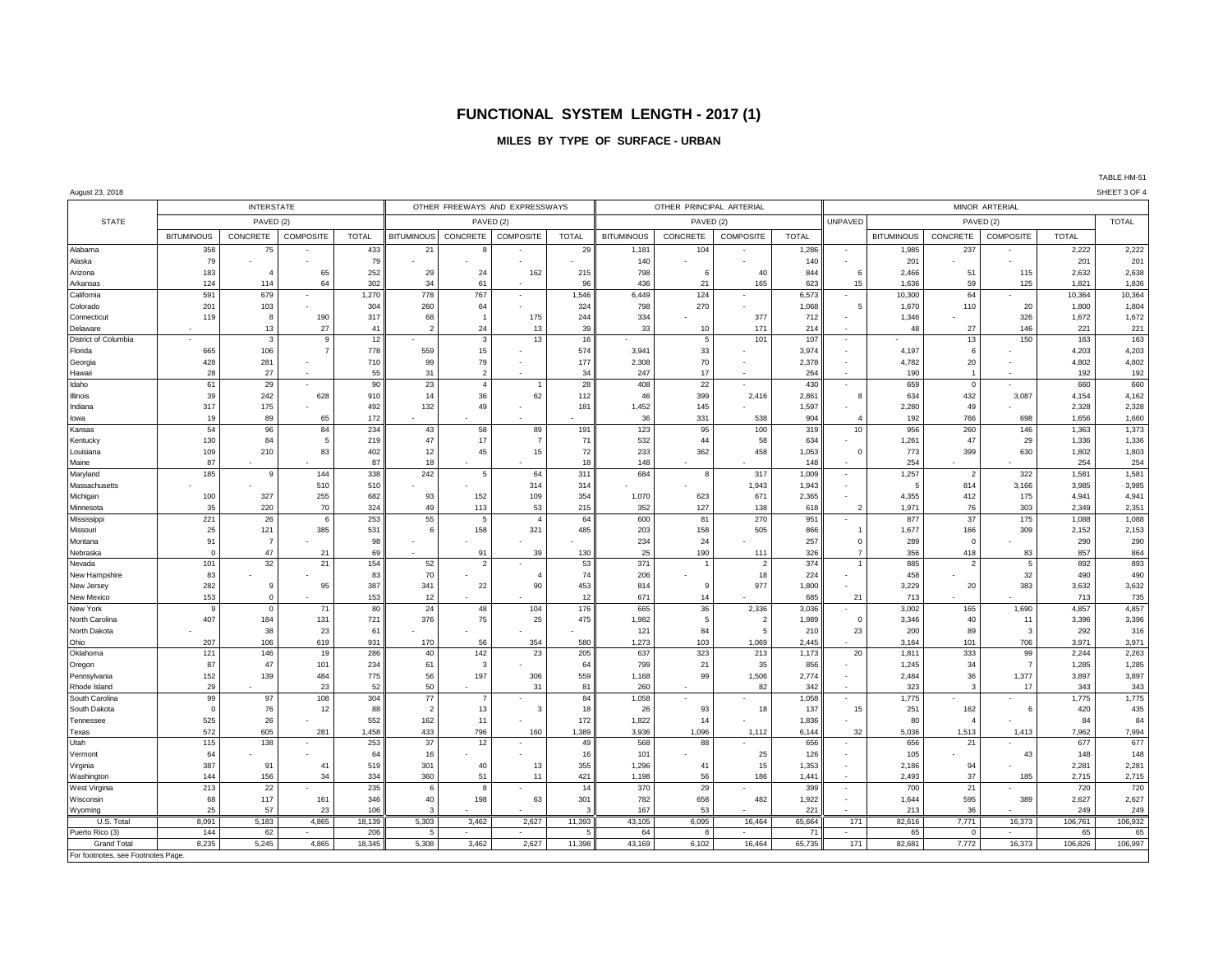## **FUNCTIONAL SYSTEM LENGTH - 2017 (1)**

#### **MILES BY TYPE OF SURFACE - URBAN**

#### August 23, 2018 SHEET 4 OF 4

|                                    | MAJOR COLLECTOR          |                       |                          |                  |                       |              |                          |                           | MINOR COLLECTOR          | LOCAL                          |              |                |             |                  |                  |
|------------------------------------|--------------------------|-----------------------|--------------------------|------------------|-----------------------|--------------|--------------------------|---------------------------|--------------------------|--------------------------------|--------------|----------------|-------------|------------------|------------------|
| <b>STATE</b>                       | <b>UNPAVED</b>           |                       |                          | PAVED (2)        |                       | <b>TOTAL</b> | <b>UNPAVED</b>           | PAVED (2)<br><b>TOTAL</b> |                          |                                |              |                |             |                  |                  |
|                                    |                          | <b>BITUMINOUS</b>     | CONCRETE                 | <b>COMPOSITE</b> | <b>TOTAL</b>          |              |                          | <b>BITUMINOUS</b>         | CONCRETE                 | <b>COMPOSITE</b>               | <b>TOTAL</b> |                | UNPAVED     | PAVED (2)        | <b>TOTAL</b>     |
| Alabama                            |                          | 3,416                 | 39                       |                  | 3,455                 | 3,455        |                          | 172                       |                          |                                | 172          | 172            | 27          | 20,714           | 20,741           |
| Alaska                             | 2                        | 248                   |                          |                  | 248                   | 251          | F                        | 226                       |                          |                                | 226          | 234            | 647         | 1,302            | 1,949            |
| Arizona                            | 17                       | 1,608                 | 25                       | 283              | 1,916                 | 1,933        | 17                       | 173                       |                          | 28                             | 206          | 223            | 1,003       | 19,250           | 20,253           |
| Arkansas                           | 114                      | 2,029                 | 36                       | 19               | 2,084                 | 2,198        | 56                       | 181                       |                          | -6                             | 188          | 245            | 1,519       | 10,323           | 11,842           |
| California                         |                          | 11,707                | $\overline{2}$           |                  | 11,709                | 11,709       |                          | 282                       | $\mathbf 0$              |                                | 282          | 282            | 1,150       | 69.982           | 71,132           |
| Colorado                           | 19                       | 1,730                 | 101                      | $\overline{2}$   | 1,833                 | 1,852        | 10                       | 55                        | $\sqrt{2}$               |                                | 57           | 66             | 1,068       | 14,207           | 15,275           |
| Connecticut                        | $\overline{\phantom{a}}$ | 1,691                 | 3                        | 122              | 1,816                 | 1,816        |                          | 313                       |                          |                                | 313          | 313            | 97          | 10,682           | 10,779           |
| Delaware                           |                          | 256                   | 32                       | 120              | 407                   | 407          |                          | 53                        |                          | 12                             | 66           | 66             | 5           | 2,639            | 2,644            |
| District of Columbia               |                          |                       | $5\overline{5}$          | 151              | 156                   | 156          | $\overline{a}$           |                           | $\overline{a}$           |                                |              |                | 3           | 1,058            | 1,061            |
| Florida                            |                          | 6,440                 | 3                        |                  | 6,443                 | 6,449        |                          | 1,849<br>725              |                          |                                | 1,857<br>725 | 1,864<br>725   | 1,370       | 67,144<br>37,482 | 68,514<br>39,707 |
| Georgia<br>Hawaii                  | $\overline{\phantom{a}}$ | 3,764<br>256          | 6                        |                  | 3,764<br>262          | 3,764<br>262 | $\sim$                   | 186                       | 2                        |                                | 189          | 189            | 2,225<br>10 | 1.801            | 1,811            |
| Idaho                              | 11                       | 734                   | 12                       |                  | 746                   | 756          | $\overline{a}$           | 11                        |                          | $\sim$                         | 11           | 11             | 21          | 4,223            | 4,244            |
| Illinois                           | 276                      | 1,292                 | 302                      | 2,923            | 4,517                 | 4,794        | 297                      | 420                       | 56                       | 702                            | 1,178        | 1,474          | 13,097      | 22,150           | 35,247           |
| Indiana                            |                          | 800                   | 8                        |                  | 808                   | 808          |                          | 127                       | $\Omega$                 |                                | 127          | 127            |             | 20,499           | 20,499           |
| lowa                               | 101                      | 161                   | 448                      | 606              | 1,214                 | 1,315        |                          |                           |                          |                                |              |                | 858         | 7,702            | 8,560            |
| Kansas                             | 95                       | 1,344                 | 208                      | 118              | 1,670                 | 1,765        | 37                       | 264                       | 53                       | 35                             | 352          | 389            | 497         | 9,463            | 9,960            |
| Kentucky                           |                          | 1,351                 | -1                       |                  | 1,352                 | 1,352        |                          | 395                       |                          | 9                              | 403          | 403            | 169         | 10,839           | 11,008           |
| Louisiana                          | 2                        | 1,458                 | 336                      | 159              | 1,953                 | 1,955        |                          | 196                       | 6                        | 11                             | 214          | 214            | 849         | 10,886           | 11,735           |
| Maine                              |                          | 542                   |                          |                  | 542                   | 542          | $\overline{\phantom{a}}$ | 73                        |                          |                                | 73           | 73             | 130         | 2,154            | 2,284            |
| Maryland                           |                          | 1,713                 | 8                        | 135              | 1,857                 | 1,857        | $\overline{a}$           | 507                       |                          | 36                             | 543          | 543            | 145         | 12,856           | 13,001           |
| Massachusetts                      |                          | 17                    | 1,464                    | 1,528            | 3,009                 | 3,009        | $\sim$                   |                           |                          |                                |              |                | 2,754       | 17,850           | 20,604           |
| Michigan                           |                          | 3,732                 | 148                      | 9                | 3,890                 | 3,890        |                          | 119                       |                          |                                | 119          | 119            | 11,775      | 13,823           | 25,598           |
| Minnesota                          |                          | 2.022                 | 53                       |                  | 2.075                 | 2,084        | 21                       | 610                       | 12                       |                                | 622          | 643            | 1,398       | 14,105           | 15,503           |
| Mississippi                        |                          | 1,421                 | 49                       | 105              | 1,574                 | 1,574        |                          | 10                        |                          |                                | 10           | 10             | 252         | 8,855            | 9,107            |
| Missouri                           | 2                        | 1,931                 | 219                      | 127              | 2,278                 | 2,280        |                          | 184                       | 15                       | 86<br>$\overline{\phantom{a}}$ | 285          | 285            | 352         | 17,259           | 17,611           |
| Montana                            | 19<br>56                 | 386<br>308            | 275                      | 11               | 386<br>593            | 405<br>649   | - 5<br>7                 | 49<br>42                  | 21                       |                                | 49<br>63     | 54<br>70       | 517<br>394  | 2,608<br>5,374   | 3,125<br>5,768   |
| Nebraska<br>Nevada                 |                          | 48                    |                          |                  | 48                    | 49           | 80                       | 1,112                     |                          |                                | 1,112        | 1,192          | 1,264       | 6,173            | 7,437            |
| New Hampshire                      |                          | 529                   |                          | $\overline{7}$   | 536                   | 536          |                          |                           | $\overline{\phantom{a}}$ |                                |              |                | 98          | 3,559            | 3,657            |
| New Jersey                         |                          | 2,798                 | $\mathbf 0$              | 123              | 2,922                 | 2,922        |                          | 401                       | $\Omega$                 |                                | 401          | 401            | 12          | 23.844           | 23,856           |
| New Mexico                         |                          | 832                   |                          |                  | 832                   | 832          |                          | 303                       |                          |                                | 303          | 306            | 2,370       | 6.006            | 8,376            |
| New York                           |                          | 4,448                 | 74                       | 789              | 5,312                 | 5,312        | $\Omega$                 | 100                       | $\overline{\phantom{a}}$ |                                | 106          | 106            | 432         | 33,073           | 33,505           |
| North Carolina                     | c                        | 3,308                 | 8                        | $\overline{1}$   | 3,316                 | 3,316        |                          | 429                       | $\Omega$                 |                                | 429          | 431            | 511         | 30,299           | 30,810           |
| North Dakota                       | 24                       | 233                   | 62                       | $\overline{7}$   | 303                   | 326          |                          |                           | ÷                        |                                |              |                | 295         | 1,664            | 1,959            |
| Ohio                               | ٠                        | 4,929                 | 90                       | 349              | 5,368                 | 5,369        | 12                       | 585                       |                          |                                | 586          | 598            | 1,510       | 32,077           | 33,587           |
| Oklahoma                           | 46                       | 1,285                 | 202                      | 14               | 1,501                 | 1,548        | 13                       | 113                       | 11                       |                                | 124          | 137            | 796         | 11,988           | 12,784           |
| Oregon                             | -3                       | 2,064                 | 34                       | 23               | 2,121                 | 2,124        |                          | 492                       | $\overline{\phantom{a}}$ |                                | 494          | 495            | 865         | 9,130            | 9,995            |
| Pennsylvania                       | 11                       | 5,187                 | 11                       | 434              | 5,632                 | 5,643        | $\overline{\phantom{a}}$ |                           | $\sim$                   | $\overline{\phantom{a}}$       |              |                | 17          | 33,962           | 33,979           |
| Rhode Island                       |                          | 537                   |                          | $\mathbf{B}$     | 540                   | 540          |                          | 33                        |                          |                                | 33           | 33             | 26          | 3,267            | 3,293            |
| South Carolina                     |                          | 2,818                 | $\overline{\phantom{a}}$ |                  | 2,818                 | 2,818        | $\overline{\phantom{a}}$ | 73                        | $\overline{\phantom{a}}$ |                                | 73           | 73             | 1,285       | 13,916           | 15,201           |
| South Dakota<br>Tennessee          | 20                       | 277<br>$\overline{4}$ | 52                       |                  | 329<br>$\overline{4}$ | 350          |                          |                           |                          |                                |              |                | 281<br>178  | 2,112<br>22,381  | 2,393<br>22,559  |
| Texas                              | 45                       | 12.034                | 2.250                    | 1.441            | 15.725                | 15,770       |                          | 1.002                     | 50                       | 66                             | 1.118        | 1.119          | 2.340       | 72.575           | 74,915           |
| Utah                               | 12                       | 1,078                 | 13                       |                  | 1,092                 | 1,104        |                          | 530                       | $\sim$                   |                                | 530          | 534            | 3,097       | 4,800            | 7,897            |
| Vermont                            | -2                       | 225                   |                          | 19               | 244                   | 246          | C                        | 27                        |                          |                                | 27           | 27             | 99          | 768              | 867              |
| Virginia                           | 3                        | 2,128                 | 397                      |                  | 2,525                 | 2,528        |                          | 503                       | 226                      | $\sim$                         | 729          | 736            | 182         | 18,528           | 18,710           |
| Washington                         |                          | 2,422                 | 78                       | 219              | 2,719                 | 2,719        |                          | 200                       |                          |                                | 200          | 200            | 441         | 15,856           | 16,297           |
| West Virginia                      |                          | 884                   | 16                       |                  | 901                   | 901          | $\overline{\phantom{a}}$ | 61                        | $\overline{\phantom{a}}$ |                                | 61           | 6'             | 269         | 4,051            | 4,320            |
| Wisconsin                          | 11                       | 2,112                 | 407                      | 139              | 2,658                 | 2,669        | $\overline{\phantom{a}}$ |                           |                          |                                |              |                | 143         | 15.355           | 15,498           |
| Wyoming                            |                          | 497                   | 6                        |                  | 504                   | 504          | 2                        | 90                        |                          |                                | 90           | 92             | 245         | 1.348            | 1,593            |
| U.S. Total                         | 911                      | 103,036               | 7,487                    | 9,984            | 120,507               | 121,418      | 589                      | 13,279                    | 471                      | 998                            | 14,748       | 15,338         | 59,088      | 803,962          | 863,050          |
| Puerto Rico (3)                    | $\sim$                   | 18                    | $\sim$                   | $\sim$           | 18                    | 18           | $\sim$                   | $\sim$                    | $\sim$                   | $\sim$                         |              | $\blacksquare$ | 565         | 11,750           | 12,315           |
| <b>Grand Total</b>                 | 911                      | 103,053               | 7,487                    | 9.984            | 120,524               | 121,436      | 589                      | 13,279                    | 471                      | 998                            | 14,748       | 15,338         | 59,653      | 815,712          | 875,365          |
| For footnotes, see Footnotes Page. |                          |                       |                          |                  |                       |              |                          |                           |                          |                                |              |                |             |                  |                  |

TABLE HM-51